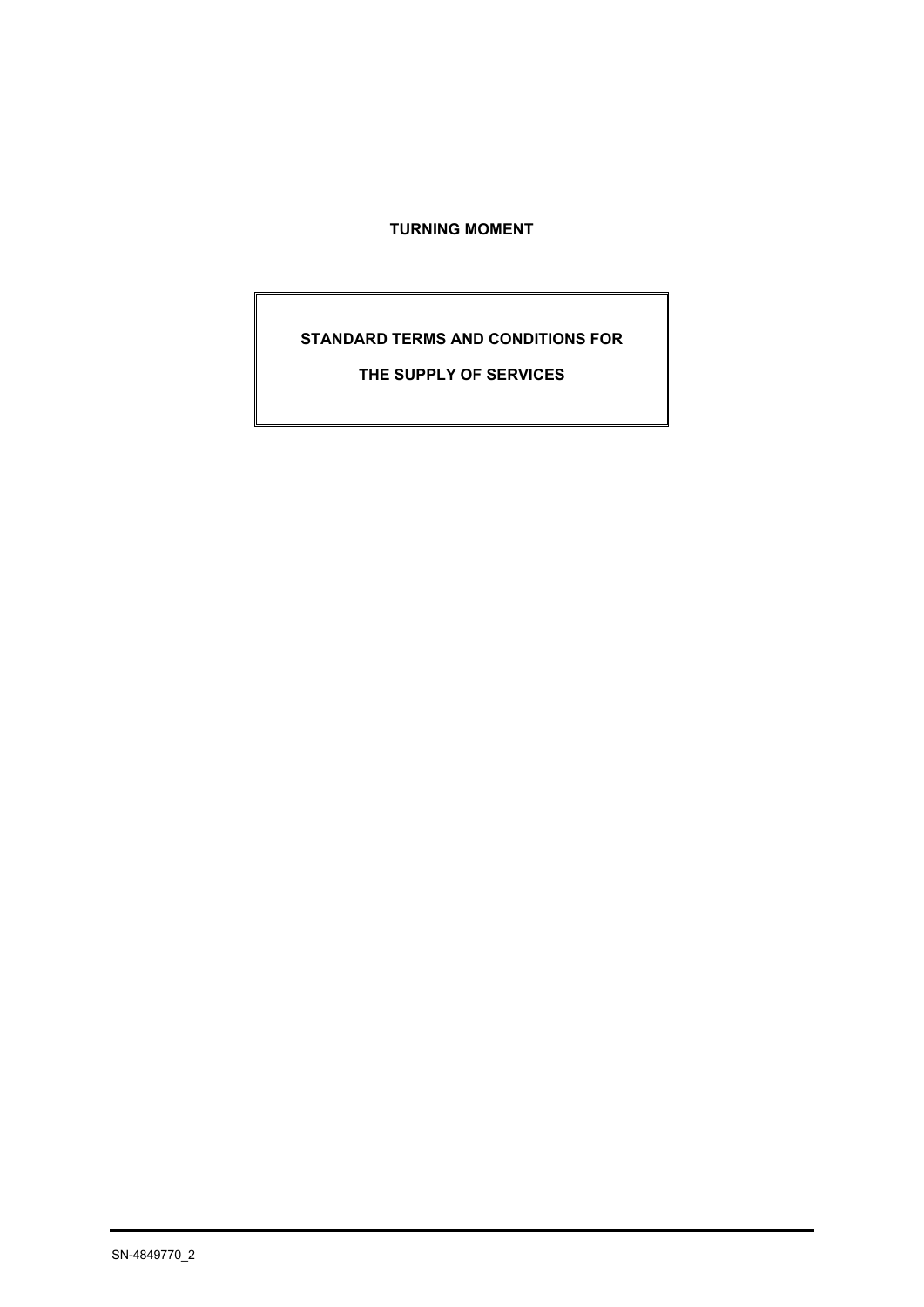# **1 DEFINITIONS AND INTERPRETATION**

1.1 In these Conditions, unless the context otherwise requires, the following expressions shall have the following meanings:

| "Charges"                     | the amounts payable by the Client to the Supplier<br>for the Services and any related expenses or other<br>outgoings, calculated in accordance with the<br>Supplier's fee schedule as amended from time to<br>time (as set out in the Engagement Letter or as<br>otherwise notified to the Client from time to time);                                                                                                                                    |
|-------------------------------|----------------------------------------------------------------------------------------------------------------------------------------------------------------------------------------------------------------------------------------------------------------------------------------------------------------------------------------------------------------------------------------------------------------------------------------------------------|
| "Client"                      | the person, firm or company who purchases the<br>Services from the Supplier;                                                                                                                                                                                                                                                                                                                                                                             |
| "Conditions"                  | these terms and conditions for the supply of the<br>Services;                                                                                                                                                                                                                                                                                                                                                                                            |
| "Contract"                    | the contract between the Supplier and the Client for<br>the supply of Services in accordance with these<br>Conditions and consisting of the documents set out<br>in clause 2.3;                                                                                                                                                                                                                                                                          |
| "Data Protection Legislation" | all applicable data protection and privacy legislation<br>in force from time to time in the UK including the<br>Data Protection Act 2018 (DPA 2018) (and<br>regulations made thereunder); the UK GDPR (as<br>defined in section 3(10) of the DPA 2018) and the<br>Electronic<br>Communications<br>Privacy<br>and<br>Regulations 2003 (SI 2003 No. 2426) as amended;<br>and the guidance and codes of practice issued by<br>the Information Commissioner; |
| "Deliverables"                | the deliverables set out in the Engagement Letter<br>(or as otherwise agreed between the parties) and<br>produced by the Supplier for the Client as part of<br>the Services;                                                                                                                                                                                                                                                                             |
| "Document"                    | includes, without limitation, in addition to any<br>document in writing, any drawing, plan, diagram,<br>design or other image;                                                                                                                                                                                                                                                                                                                           |
| "Engagement Letter"           | the engagement letter (if any) sent to the Client by<br>the Supplier setting out certain specific information<br>in relation to the Services;                                                                                                                                                                                                                                                                                                            |
| "Force Majeure"               | any event or circumstance preventing the Supplier<br>from performing any or all of its obligations pursuant<br>to these Conditions which arises from or is<br>attributable to acts, events, omissions or accidents<br>beyond the reasonable control of the Supplier;                                                                                                                                                                                     |
| "Indirect Losses"             | loss of profits, loss of business, depletion of<br>goodwill or similar losses, loss of anticipated<br>savings, loss of goods, loss of contract, loss of use,<br>loss or corruption of data or information or any<br>special, indirect, consequential or pure economic<br>loss, costs, damages, charges or expenses;                                                                                                                                      |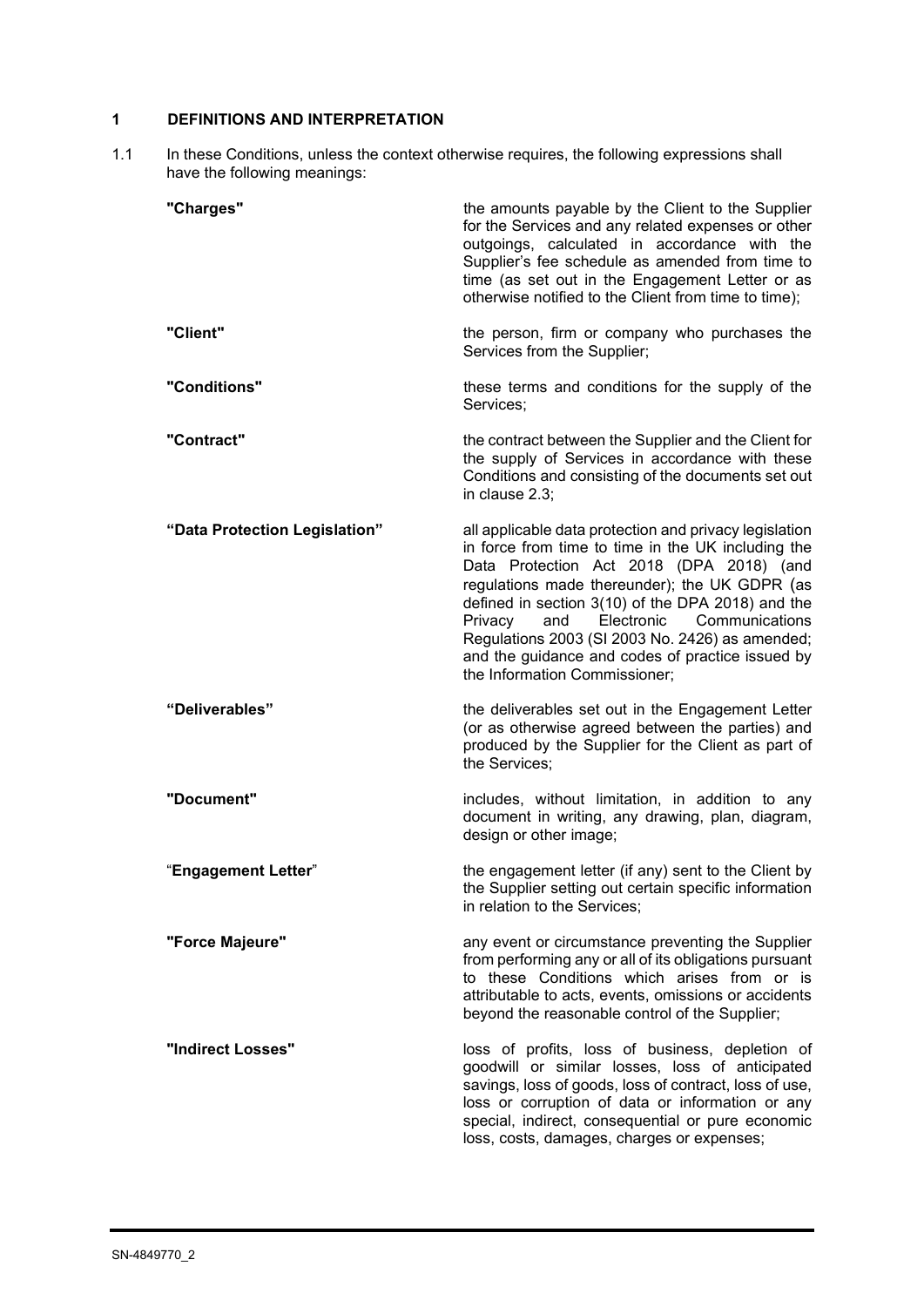| "Input Material"               | all Documents, information and materials provided<br>by the Client relating to the Services;                                                                                                                                                                                                                                                                                                                                                                                                                                                                                                                                                 |
|--------------------------------|----------------------------------------------------------------------------------------------------------------------------------------------------------------------------------------------------------------------------------------------------------------------------------------------------------------------------------------------------------------------------------------------------------------------------------------------------------------------------------------------------------------------------------------------------------------------------------------------------------------------------------------------|
| "Intellectual Property Rights" | all patents, rights to inventions, utility models,<br>copyright and related rights, trade marks, trade,<br>business and domain names, rights in goodwill or<br>to sue for passing off, rights in design, database<br>rights, rights in computer software, moral rights,<br>rights in confidential information (including know<br>how and trade secrets) and all other intellectual<br>property rights, in each case whether registered or<br>unregistered and including all applications for and<br>renewals or extensions of such rights, and all other<br>similar or equivalent rights or forms of protection in<br>any part of the world; |
| "Pre-existing Materials"       | all Documents, information and materials provided<br>by the Supplier to the Client relating to the Services<br>which existed prior to the commencement of the<br>Contract;                                                                                                                                                                                                                                                                                                                                                                                                                                                                   |
| "Services"                     | the services, including the Deliverables, supplied by<br>the Supplier to the Client (as set out in the<br>Engagement Letter or otherwise agreed between<br>the parties); and                                                                                                                                                                                                                                                                                                                                                                                                                                                                 |
| "Supplier"                     | David Anthony Barrett of Westgate, Bishop<br>Auckland, DS13 1NT, trading as "Turning Moment".                                                                                                                                                                                                                                                                                                                                                                                                                                                                                                                                                |

- 1.2 In addition, in these Conditions:
	- 1.2.1 a reference to a statute or statutory provision includes a reference to any amendment, extension or re-enactment of it from time to time in force and includes any subordinate legislation made under it;
	- 1.2.2 a reference to a person is a reference to any natural person, corporate or unincorporated body (whether or not having separate legal personality);
	- 1.2.3 references to **Clauses** are references to clauses of these Conditions;
	- 1.2.4 headings are for convenience only and shall not affect the interpretation of these Conditions;
	- 1.2.5 any words following the terms including, include, in particular, for example or any similar expression, shall be construed as illustrative and shall not limit the sense of the words, description, definition, phrase or term preceding those terms.

### **2 APPLICATION OF THESE CONDITIONS**

- 2.1 These Conditions shall:
	- 2.1.1 apply to and be incorporated into the Contract; and
	- 2.1.2 prevail over any inconsistent terms and conditions contained, or referred to, in the Client's order, confirmation of order, acceptance of a quotation, or specification or any other Document supplied by the Client or implied by law, trade custom, practice or course of dealing.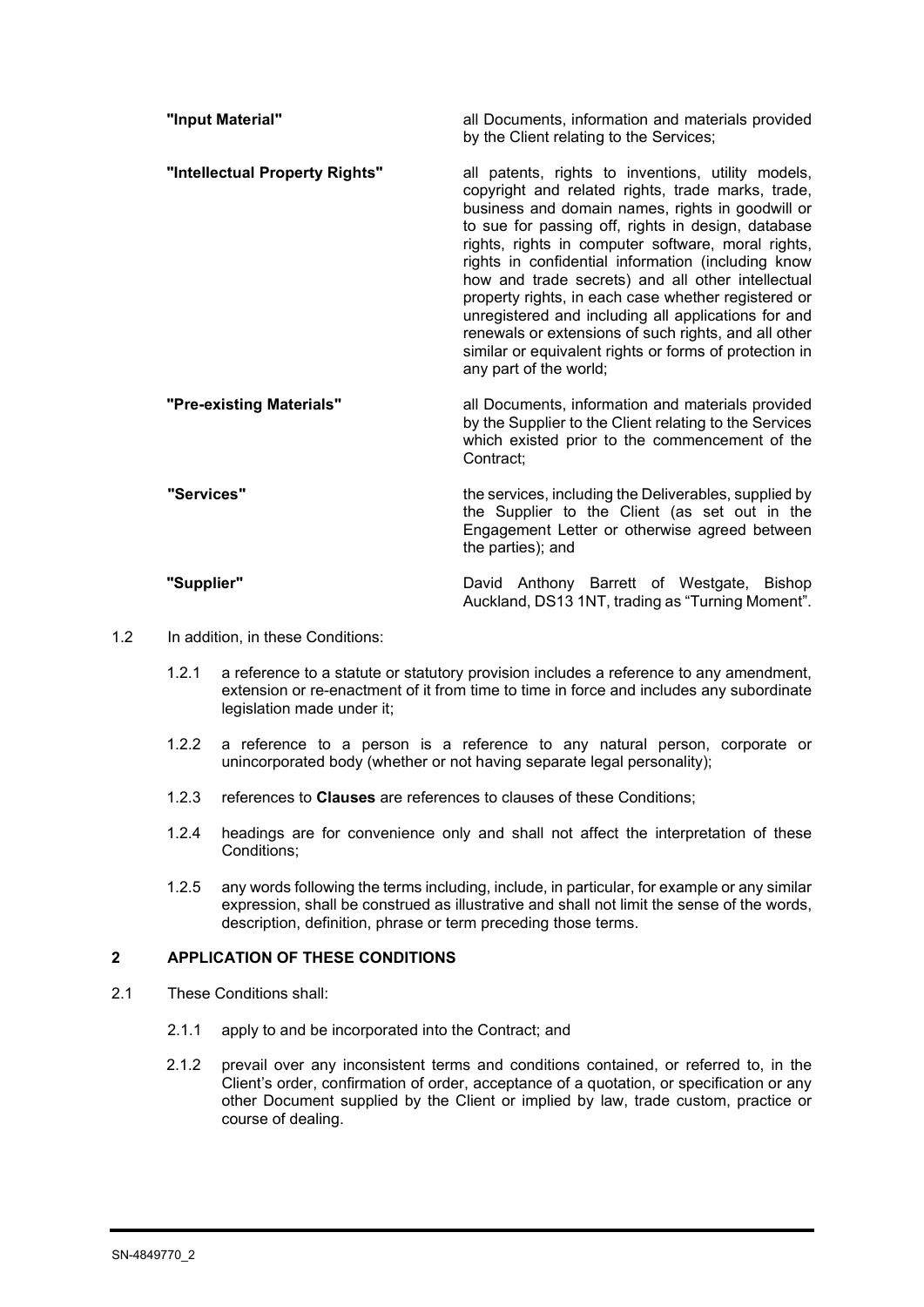- 2.2 The Client's order constitutes an offer by the Client to purchase the Services on these Conditions. No offer placed by the Client shall be accepted by the Supplier other than:
	- 2.2.1 by the issue of an Engagement Letter by the Supplier or other written acknowledgement issued by the Supplier; or
	- 2.2.2 (if earlier) by the Supplier starting to provide the Services,

when a contract for the purchase and supply of Services on these Conditions will be established. The commencement date of the Contract shall be the date set out in the Engagement Letter (or other written acknowledgement from the Supplier) or (if earlier) the date that the Supplier starts providing the Services.

- 2.3 The Contract shall comprise of the following documents and in the following order of precedence to the extent of any conflict or inconsistency between the same:
	- 2.3.1 the Engagement Letter or other written acknowledgement from the Supplier; and

2.3.2 these Conditions.

- 2.4 If we enter into a separate contract with you, the terms of that contract will apply to the provision of our services to you, to the exclusion of these Conditions.
- 2.5 The Client's standard terms and conditions (if any) attached to, enclosed with or referred to in any order or any Document shall not govern the Contract.
- 2.6 Any examples, descriptive matter or advertising issued by the Supplier, and any descriptions or illustrations contained in the Supplier's marketing materials, are issued or published for the sole purpose of giving an approximate idea of the Services described in them. They shall not form part of the Contract or have any contractual force.
- 2.7 The Contract shall not prevent the Supplier from entering into similar agreements with third parties or from independently developing, using, selling or licensing materials or services which are similar to those provided under the Contract.

### **2 SERVICES**

- 3.1 The Client agrees to purchase and the Supplier agrees to provide the Services in accordance with these Conditions.
- 3.2 The Supplier shall perform the Services in an efficient, professional and workmanlike manner and with reasonable care and skill.
- 3.3 The Supplier shall use reasonable endeavours to meet any performance dates discussed or agreed between the parties, but any such dates shall be estimates only and time shall not be of the essence for the performance of the Services.
- 3.4 The Supplier shall use all reasonable endeavours to observe all health and safety rules and regulations and any other reasonable security requirements that apply at the Client's premises and that have been previously communicated to it under **Clause 4.1.5**, provided that it shall not be liable under the Contract if, as a result of such observation, it is in breach of any of its obligations under the Contract.

### **4 THE CLIENT'S OBLIGATIONS**

- 4.1 The Client shall:
	- 4.1.1 co-operate with the Supplier in all matters relating to the Services;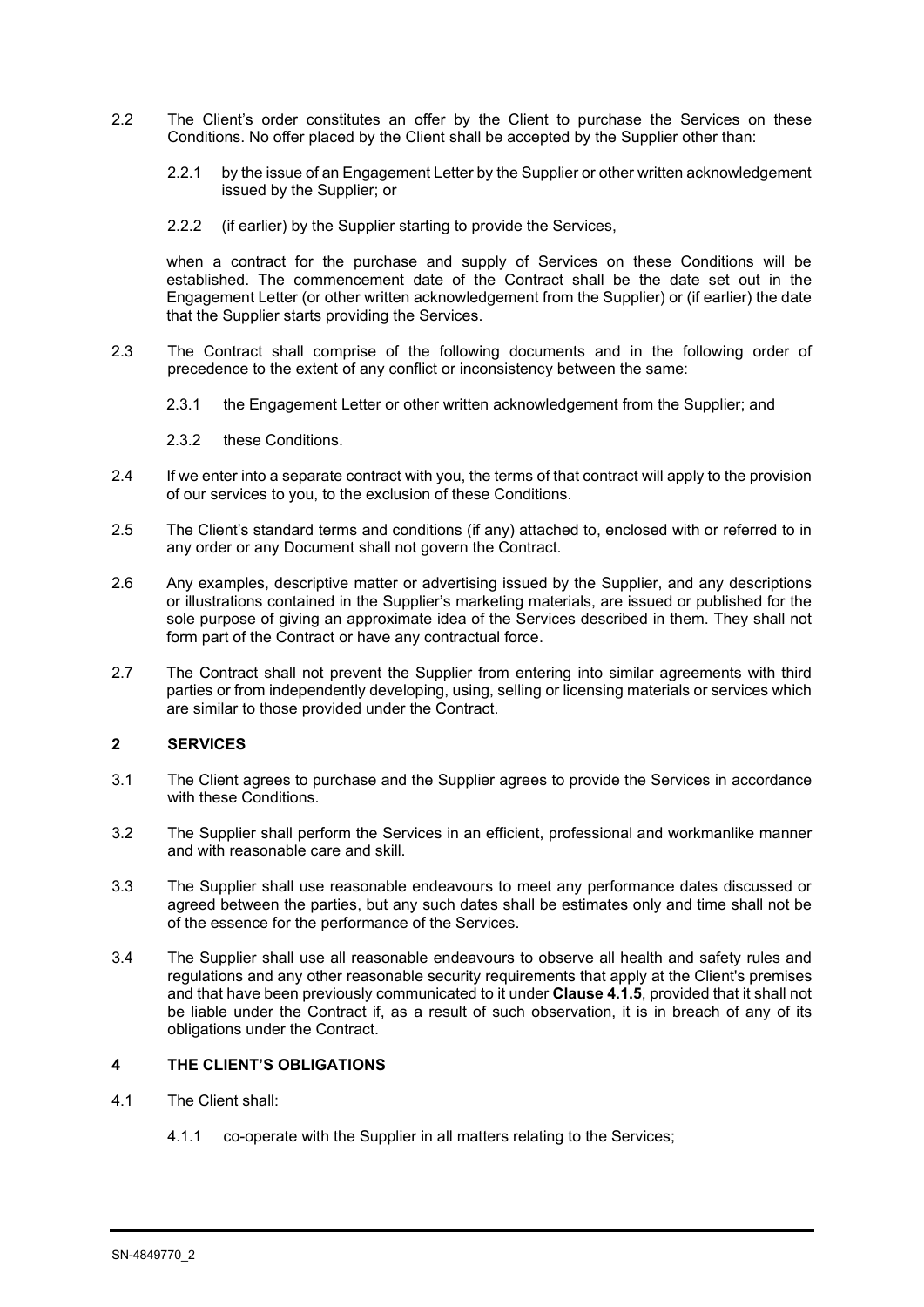- 4.1.2 provide the Supplier, its agents, sub-contractors, consultants and employees, in a timely manner and at no charge, with access to the Client's premises, office accommodation, data and other facilities as reasonably required by the Supplier;
- 4.1.3 at its own cost provide the Supplier with suitable premises from which the Supplier shall carry out the Services;
- 4.1.4 provide to the Supplier in a timely manner such Input Material and other information as the Supplier may reasonably require and ensure that it is accurate in all material respects; and
- 4.1.5 where the Services are supplied at the Client's premises, be responsible (at its own cost) for preparing and maintaining the premises for the supply of the Services, before and during the supply of the Services at those premises and notifying the Supplier in advance of any policies that apply at the premises which the Client requires the Supplier to comply with.
- 4.2 If the Supplier's performance of its obligations under the Contract is prevented or delayed by any act or omission of the Client, its agents, subcontractors, consultants or employees, the Supplier shall not be liable for any costs, charges or losses sustained or incurred by the Client arising directly or indirectly from such prevention or delay.
- 4.3 The Client shall be liable to pay to the Supplier on demand all reasonable costs, charges or losses sustained or incurred by the Supplier (including, without limitation, any direct, indirect or consequential losses, loss of profit and loss of reputation, loss or damage to property and those arising from injury to or death of any person and loss of opportunity to deploy resources elsewhere) directly or indirectly arising from the Client's fraud, negligence, failure to perform or delay in the performance of any of its obligations under the Contract.
- 4.4 In the event that the Client or its nominated representative fails to attend an arranged meeting (including telephone or other electronic conference calls), workshop, session, seminar or any other event at which the Client or its nominated representative's presence is required (**"Event"**), the Client shall still be charged for that Event in accordance with the Supplier's fee schedule.

### **5 PRICE AND PAYMENT**

- 5.1 In consideration of the Supplier providing the Services, the Client agrees to pay the Charges.
- 5.2 Charges are exclusive of value added tax and all other applicable taxes, duties and levies.
- 5.3 Unless agreed otherwise, the Supplier shall be entitled to charge the Client for any reasonable expenses incurred in connection with the Services including travelling expenses, hotel costs, subsistence and any associated expenses, and for the cost of services provided by third parties and required by the Supplier for the performance of the Services, and for the cost of any materials.
- 5.4 Payment of the Charges and any other sums shall be in pounds sterling and shall be paid within 14 days of the date of the Supplier's invoice. The Client will be provided with a breakdown of the Charges with the invoice.
- 5.5 Any services which the Supplier provides to the Client which are additional to the Services (as set out in the Engagement Letter or otherwise agreed between the parties) shall be subject to additional charges at the Supplier's standard rate.
- 5.6 Time of payment shall be of the essence.
- 5.7 Without prejudice to any other right or remedy that it may have, if the Client fails to pay the Supplier on the due date, the Supplier may: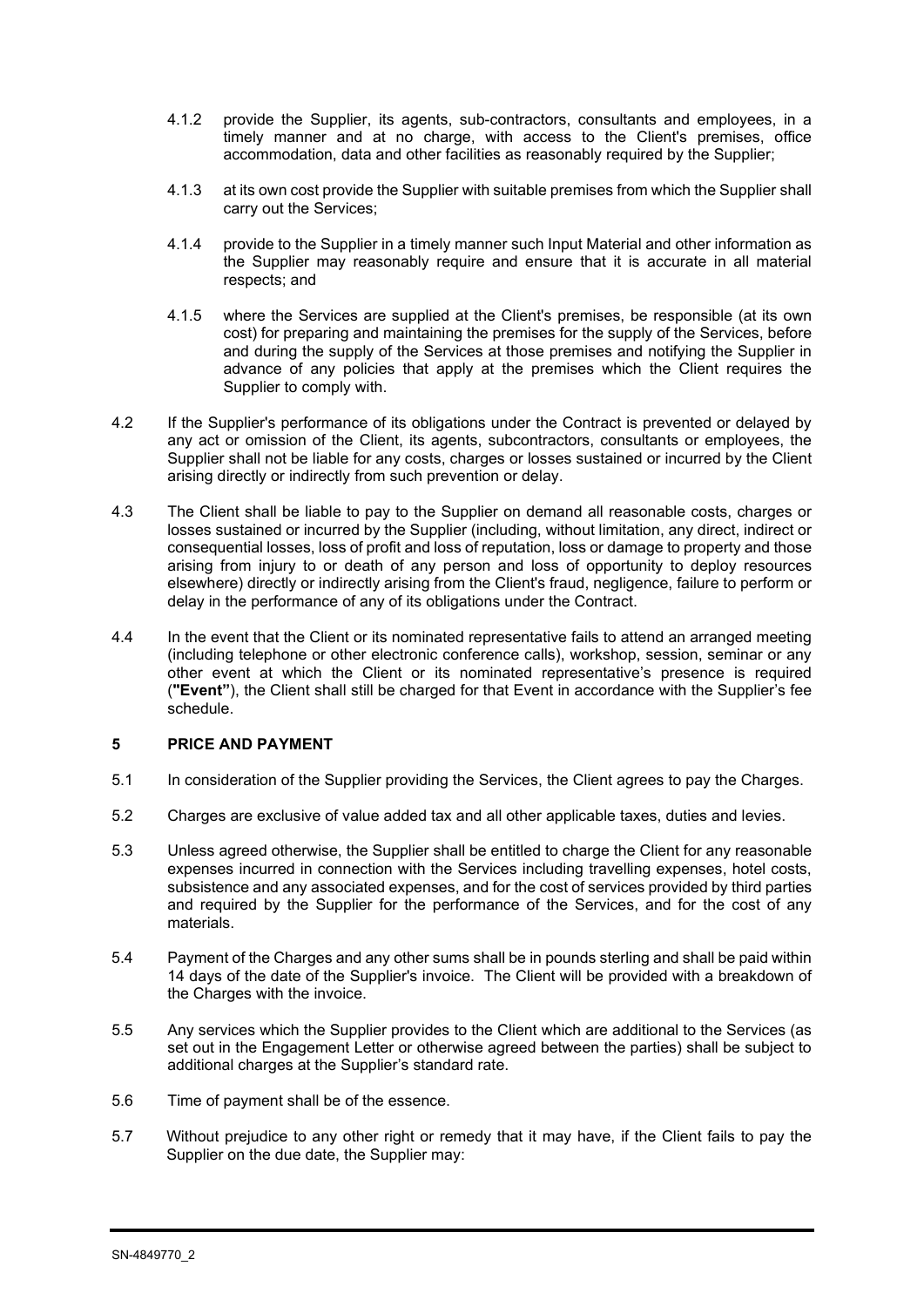- 5.7.1 charge interest on such sum from a due date for payment at the annual rate of 2 above the base lending rate from time to time of Barclays Bank plc accruing on a daily basis and being compounded quarterly until payment is made, whether before or after any judgment and the Client shall pay the interest immediately on demand; and/or
- 5.7.2 suspend all Services until payment of all sums due to the Supplier (including any interest accrued or accruing) from the Client on any account with the Supplier has been received in full.
- 5.8 The Supplier may, without prejudice to any other rights or remedies it may have, set off any liability of the Client to the Supplier against any liability of the Supplier to the Client.

### **6 INTELLECTUAL PROPERTY RIGHTS**

- 6.1 All Intellectual Property Rights created, devised, developed or discovered during the provision of the Services (including in the Deliverables) and in the Pre-existing Materials shall belong to and remain the absolute property of the Supplier.
- 6.2 The Supplier grants to the Client, or shall procure the direct grant to the Client of, a fully paidup, worldwide, non-exclusive, royalty-free licence during the term of the Contract to copy the Deliverables and Pre-existing Materials (excluding the Input Materials) for the purpose of receiving and using the Services and the Deliverables for its internal business purposes.
- 6.3 The Client shall not sub-license, assign or otherwise transfer the rights granted in clause 6.2.
- 6.4 All Intellectual Property Rights in any Input Materials shall remain the property of the Client.
- 6.5 The Client grants the Supplier a fully paid-up, non-exclusive, royalty-free, non-transferable licence to copy and modify any Input Materials for the term of the Contract for the purpose of providing the Services to the Client.

### **7 CONFIDENTIALITY AND DATA PROTECTION**

- 7.1 The Client shall keep in strict confidence all technical or commercial know how, specifications, inventions, processes or initiatives which are of a confidential nature and have been disclosed to the Client by the Supplier, its employees, agents, consultants or sub-contractors and any other confidential information concerning the Supplier's business which the Client may obtain (**"Confidential Information"**).
- 7.2 The Client may disclose Confidential Information:
	- 7.2.1 to its employees, officers, agents or sub-contractors who need to know such information for the purposes of carrying out the Client's obligations under the Contract;
	- 7.2.2 as may be required by law or any regulation.
- 7.3 The Client may not use any Confidential Information for any purpose other than to perform its obligations under the Contract.
- 7.4 The Supplier and the Client agree to comply with all relevant requirements of the Data Protection Legislation.

### **8 TERMINATION**

8.1 The Supplier shall be entitled to terminate the Contract for any reason whatsoever by giving the Client 1 months' written notice.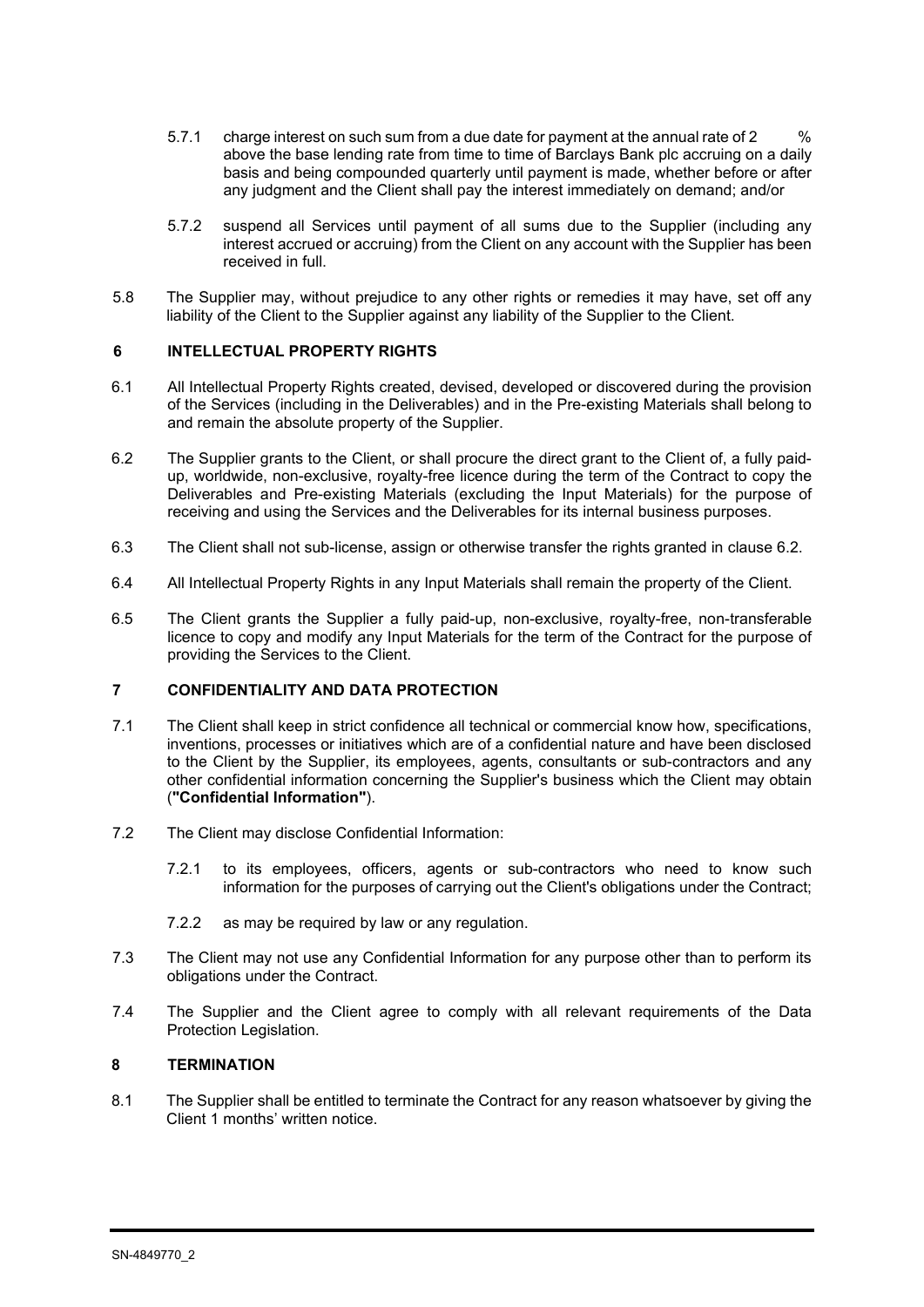- 8.2 The Supplier shall be entitled, without prejudice to any other rights or remedies available to it under or in connection with these Conditions, to terminate the Contract immediately by notice in writing to the Client for any of the following reasons:
	- 8.2.1 the Client is in material breach of any of its obligations under these Conditions and that breach cannot be remedied;
	- 8.2.2 the Client is in material breach of any of its obligations under these Conditions which can be remedied, but the Client fails to do so within 30 days starting on the day after receipt of notice from the Supplier;
	- 8.2.3 the Client fails to pay any amount due under the Contract on the due date for payment;
	- 8.2.4 the Client takes any step or action in connection with its entering administration, provisional liquidation or any composition or arrangement with its creditors (other than in relation to a solvent restructuring), applying to court for or obtaining a moratorium under Part A1 of the Insolvency Act 1986, being wound up (whether voluntarily or by order of the court, unless for the purpose of a solvent restructuring), having a receiver appointed to any of its assets or ceasing to carry on business or, if the step or action is taken in another jurisdiction, in connection with any analogous procedure in the relevant jurisdiction;
	- 8.2.5 the Client suspends, or threatens to suspend, or ceases or threatens to cease to carry on all or a substantial part of its business;
	- 8.2.6 the Client's financial position deteriorates to such an extent that in the Supplier's opinion, the Client's capability to adequately fulfil its obligations under the Contract has been placed in jeopardy; or
	- 8.2.7 the Client is unable to pay its debts as they fall due.
- 8.3 Any expiry or termination of the Contract for whatever reason shall not effect any rights or liabilities which have accrued on or before the date of termination or expiry and the termination or expiration of the Contract shall not relieve any party of any obligation under these Conditions which is expressed or which by implication is intended to continue after such termination or expiration.
- 8.4 On termination of the Contract for any reason, the Client shall immediately pay the Supplier all of the Supplier's outstanding unpaid invoices and interest and, in respect of Services supplied but for which no invoice has been submitted, the Supplier may submit an invoice, which shall be payable immediately on receipt.
- 8.5 On termination of the Contract (howsoever arising) **Clauses 7, 9 and 10** shall survive and continue in full force and effect.

### **9 LIABILITY**

- 9.1 This **Clause 9** sets out the entire liability of the Supplier (including any liability for the acts or omissions of its employees, agents, consultants, and sub-contractors) to the Client in respect of:
	- 9.1.1 any breach of the Contract;
	- 9.1.2 any use made by the Client of the Services or any part of them;
	- 9.1.3 any representation, statement or tortious act or omission (including negligence) arising under or in connection with the Contract; and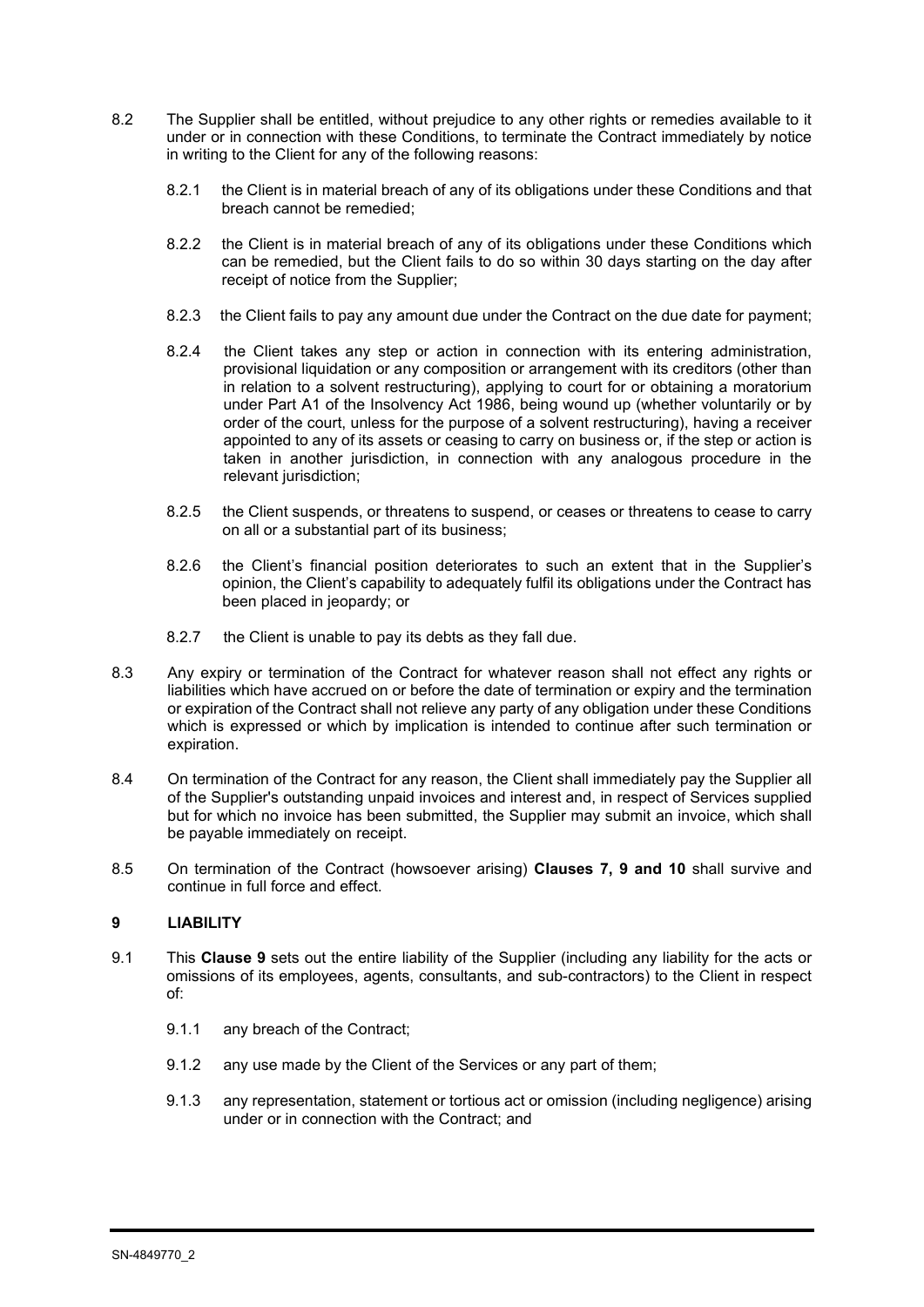- 9.1.4 every kind of liability arising under or in connection with the Contract including liability in contract, tort (including negligence), misrepresentation, restitution or otherwise.
- 9.2 All warranties, conditions and other terms implied by statute or common law are, to the fullest extent permitted by law, excluded from the Contract.
- 9.3 Nothing in these Conditions limits or excludes the liability of the Supplier for any liability that cannot be legally limited including:
	- 9.3.1 death or personal injury caused by negligence;
	- 9.3.2 fraud or fraudulent misrepresentation; and
	- 9.3.3 breach of the terms implied by section 2 of the Supply of Goods and Services Act 1982 (title and quiet possession).
- 9.4 The Supplier shall not be liable to the Client under any circumstances whatsoever (including for breach of contract, tort including negligence, breach of statutory duty or otherwise) for any any Indirect Losses suffered by the Client.
- 9.5 Subject to **Clause 9.3 and 9.4**, the Supplier's total liability in contract, tort (including negligence or breach of statutory duty), misrepresentation, restitution or otherwise arising in connection with the performance, or contemplated performance, of the Contract (**"Default"**) shall be limited to the sums paid by the Client for the Services during the year in which the Default occurs.
- 9.6 Unless the Client notifies the Supplier that it intends to make a claim in respect of an event within the notice period, the Supplier shall have no liability for that event. The notice period for an event shall start on the day on which the Client became, or ought reasonably to have become, aware of the event having occurred and shall expire three (3) months from that date. The notice must be in writing and must identify the event and the grounds for the claim in reasonable detail.

#### **10 DISCLAIMER**

- 10.1 Whilst the information provided by the Supplier or any of its employees, consultants, agents or sub-contractors (whether provided orally or in any report, results or other output or otherwise) shall be given in good faith, no representation or warranty, express or implied, is or will be made and no responsibility or liability is or will be accepted by the Supplier or any of its respective employees, consultants, agents or sub-contractors in relation to the accuracy, completeness or suitability for any purpose of the information or data provided and any such liability is expressly denied.
- 10.2 The Client acknowledges that it is solely responsible for the outcome of any decision made by it as a consequence of the provision of the Services.

#### **11 FORCE MAJEURE**

If the Supplier is prevented or delayed in its performance of any of its obligations under these Conditions by Force Majeure, it may notify the Client of the circumstances giving rise to Force Majeure. The Supplier shall not be liable for delay in performing or failure to perform its obligations under these Conditions if such a delay or failure results from Force Majeure. Such delay or failure shall not constitute a breach of these Conditions and the time for its performance shall be extended by a reasonable period agreed between the parties.

### **12 GENERAL**

12.1 The Client agrees to be bound by any terms and conditions that accompany any psychometric assessments, reports or tests or similar that the Supplier uses as part of the Services.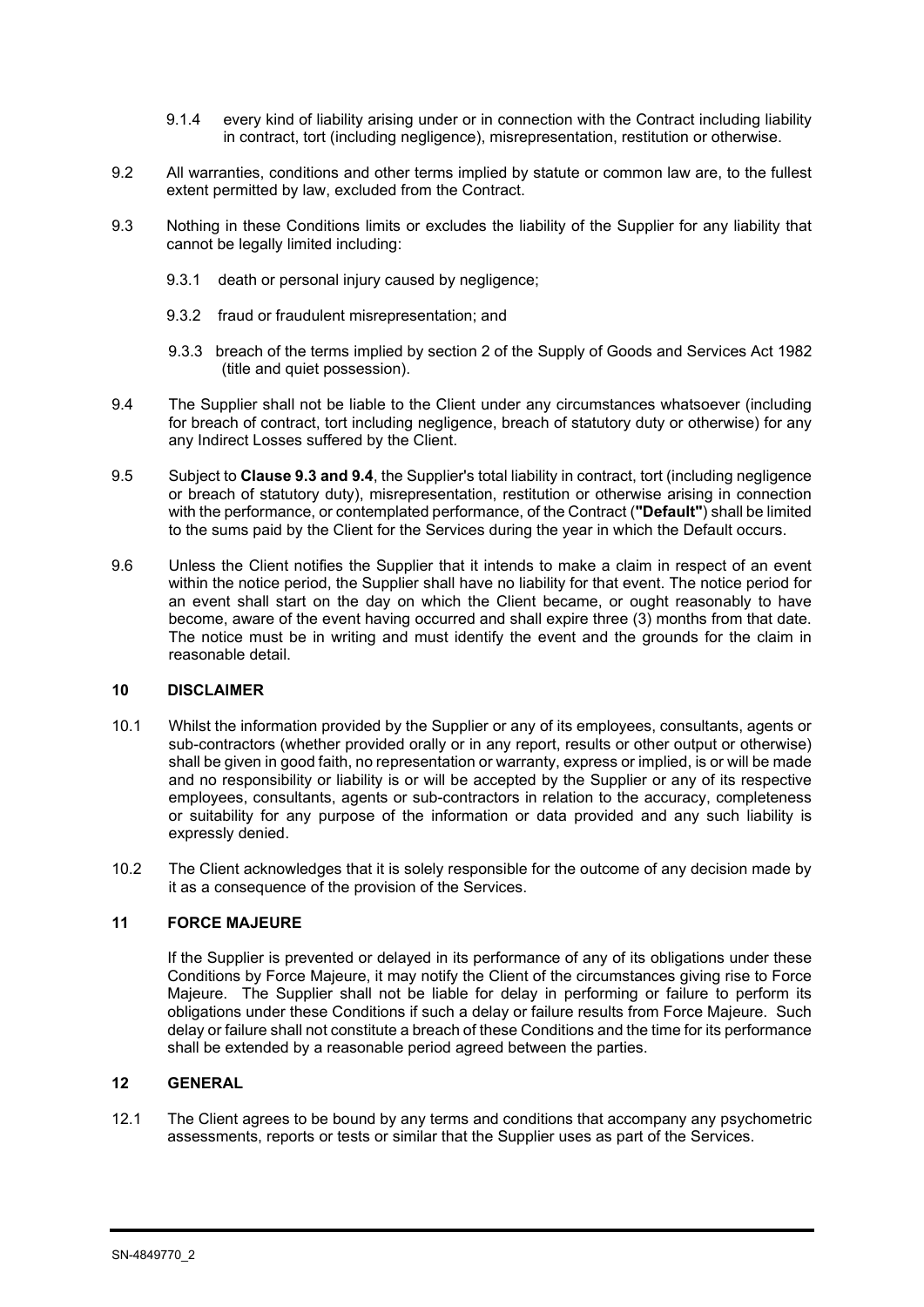- 12.2 Delay in exercising, or a failure to exercise, any right or remedy in connection with these Conditions shall not operate as a waiver of that right or remedy. A single or partial exercise of any right or remedy shall not preclude any other or further exercise of that right or remedy, or the exercise of any other right or remedy. A waiver of a breach of these Conditions shall not constitute a waiver of any subsequent breach.
- 12.3 All notices (and all other documents) to be served under these Conditions (in addition to any requirements as to notices set out in the latter) shall be in writing and shall be delivered or sent, to its registered office or principal address, as applicable, or to such other addresses as a party may have notified in writing to the other.
- 12.4 A notice shall be delivered by hand or sent by prepaid first class recorded delivery.
- 12.5 A notice shall be deemed to have been received:
	- 12.5.1 if delivered by hand between 9.00 am and 5.00 pm on a Business Day (such time period being referred to in this **Clause 12** as **"Business Hours"**) when so delivered, or if delivered by hand outside Business Hours, at the next start of Business Hours;
	- 12.5.2 if sent by first class recorded delivery post on a Business Day, at 9.00 am on the second Business Day after posting, or, if the notice was not posted on a Business Day, at 9.00 am on the third Business Day after posting.
- 12.6 In proving service of a notice, it shall be sufficient to prove that delivery was made or that the envelope containing that notice was properly addressed and posted.
- 12.7 No amendment or variation of these Conditions shall be valid unless it is previously agreed in writing between the Supplier and the Client.
- 12.8 Nothing in these Conditions shall constitute or be deemed to constitute a partnership or other form of joint venture between the parties or constitute or be deemed to constitute either party the agent or employee of the other for any purpose whatsoever.
- 12.9 No person who is not a party to the Contract is entitled to enforce any of its terms, whether under the Contracts (Rights of Third Parties) Act 1999 or otherwise.
- 12.10 The Contract shall be personal to the Client. The Client shall not assign, novate, sub-contract or otherwise dispose of the Contract or any part thereof without the prior written consent of the Supplier which may be withheld at the Supplier's discretion. The Supplier shall be entitled to assign the Contract. The Supplier shall give notice of any assignment to the Client.
- 12.11 The Contract constitutes the entire agreement between the parties and supersedes and extinguishes all previous agreements, promises, assurances, warranties, representations and understandings between them, whether written or oral, relating to its subject matter.
- 12.12 Each party acknowledges that in entering into the Contract it does not rely on, and shall have no remedies in respect of any statement, representation, assurance or warranty (whether made innocently or negligently) that is not set out in the Contract. Each party agrees that it shall have no claim for innocent or negligent misrepresentation or negligent misstatement based on any statement in the Contract. Nothing in this clause shall limit or exclude any liability for fraud.
- 12.13 If any provision or part-provision of the Contract is or becomes invalid, illegal or unenforceable, it shall be deemed deleted, but that shall not affect the validity and enforceability of the rest of this Contract. If any provision or part-provision of this Contract is deleted under this clause 12.13, the parties shall negotiate in good faith to agree a replacement provision that, to the greatest extent possible, achieves the intended commercial result of the original provision.
- 12.14 The Contract, and any dispute or claim (including non-contractual disputes or claims) arising out of or in connection with it or its subject matter or formation shall be governed by, and